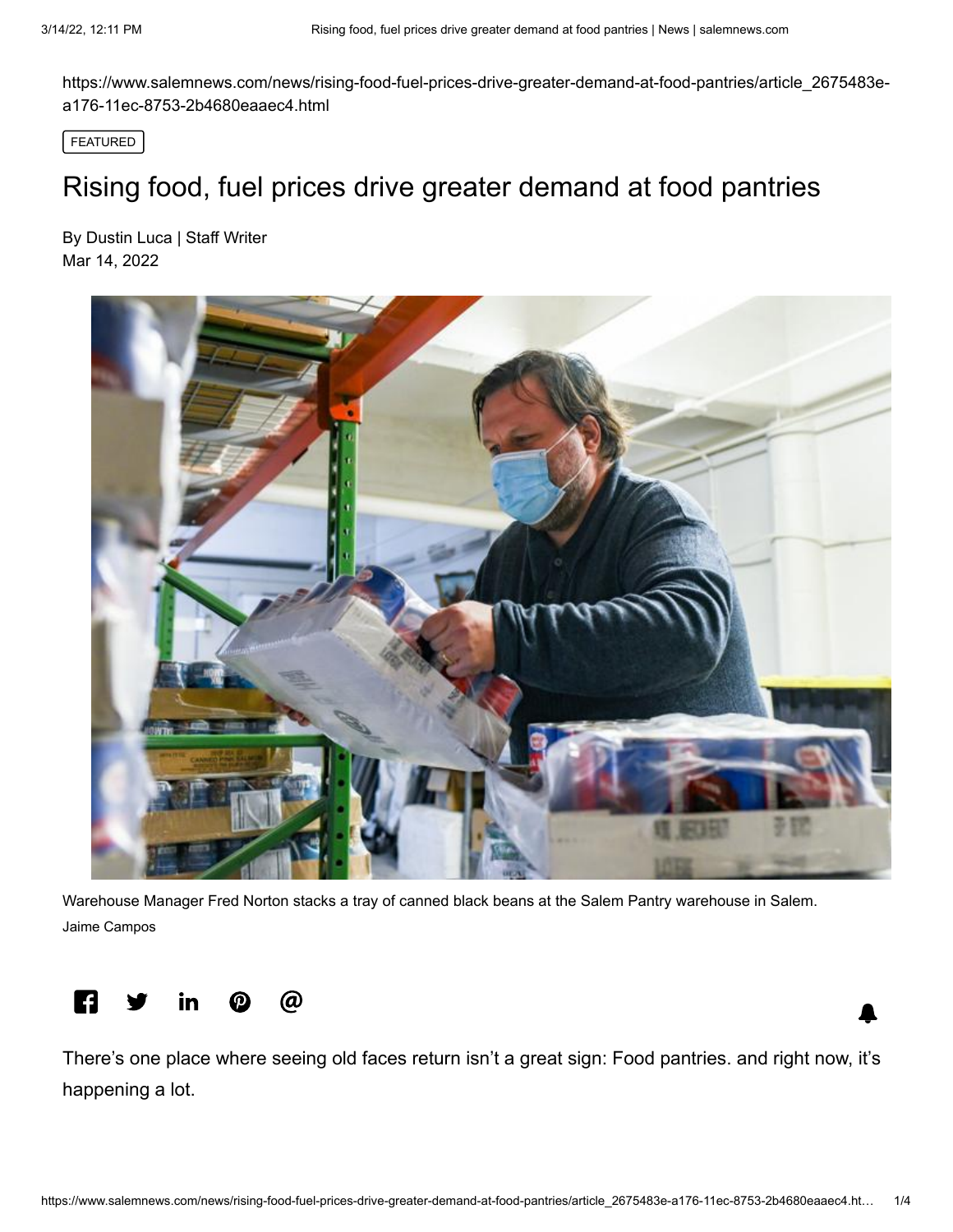Pantries are being squeezed by the one-two punch of the COVID-19 pandemic's economic impact and surging fuel prices sparked by the war in Ukraine.

"It's been interesting, because I've been paying attention to all the news articles around inflation and food prices, and those being at 30- or 40-year highs... I don't know what the current numbers are," said Robyn Burns, executive director of Salem Pantry. "Then obviously with the prices at the pump, that's a broader issue that's impacting people."

The impact of those two things is clear in March, according to Burns.

"At Salem State, our largest distribution, the past two weeks are the biggest days we've had there since the early stages of COVID. We're talking early spring, 2020," Burns said. "That really caught us off guard, because we weren't expecting such a bump."

At Haven from Hunger in Peabody, a usual decline in activity to begin each month didn't happen this time around, according to manager Kate Benashski.

"We tend to be lighter at the beginning of the months, and this month, that hasn't been the case... last month either," she said. "Everything's more expensive. Food is more expensive. So people are feeling the pinch, and they're using the pantry at times of the month when they historically may have given it a pass."

At The Open Door in Gloucester and Ipswich, the uptick is also mirroring the decline in the economy, said executive director Julie LaFontaine.

"March came in like a lion, maybe not with the weather, but we've had very heavy traffic at our two food pantries," LaFontaine said. "Very often, what's happening in the economy is reflected in the number of people needing to use our food pantries. We've seen an uptick in recent weeks of people we haven't seen in a while coming back, and some new faces."

The rapid spike in fuel costs has played a major role in that as well, and it's hitting the pantries just as hard as it is their clients. The costs related to food rescue efforts increase with the price of gas especially as the need to obtain food simultaneously increases because of client demand.

"We're on the road more. We're on the road with our two refrigerated trucks," Benashski said. "Also, the cost for picking up at the food bank is something we have to consider too. We have to drive down to Boston, load up, and bring it back."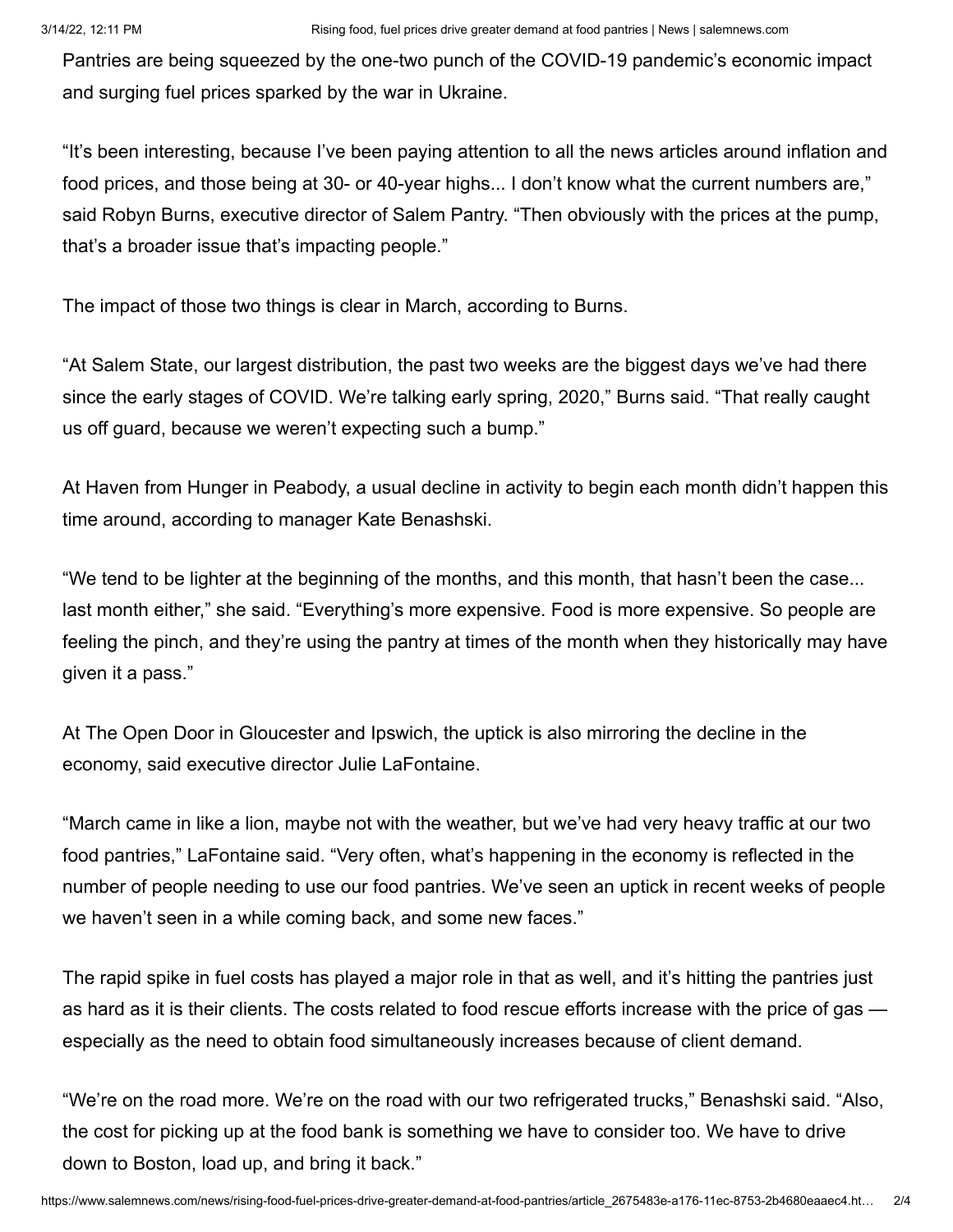The pantries can always use more help. Cash donations give them the strongest possible buying power and impact, while food donations can extend what a pantry offers clients, and extra hands are always appreciated.

"With (COVID) case counts coming down, and the requests for food assistance going back up, it's the perfect time for someone to volunteer," LaFontaine said. "Right now, we do ask that people be vaccinated to volunteer."

Partners also help in major ways, according to Burns. That includes supporters and neighbors looking out for each other where the pantries run food markets.

"We've been really growing our partnerships so when these things happen, we can work collaboratively," Burns said. "We're currently going to seven different housing locations, so there's a lot of unique people there we can coordinate with at each location or organization.

"All of that goes such a long way," she said, "whenever we start to see situations like this."

Contact Dustin Luca at 978-338-2523 or [DLuca@salemnews.com.](mailto:DLuca@salemnews.com) Follow him at [facebook.com/dustinluca](http://facebook.com/dustinluca) or on Twitter @DustinLucaSN.

*Contact Dustin Luca at 978-338-2523 or [DLuca@salemnews.com](mailto:DLuca@salemnews.com). Follow him at [facebook.com/dustinluca](http://facebook.com/dustinluca) or on Twitter @DustinLucaSN.*

## **TRENDING VIDEO**